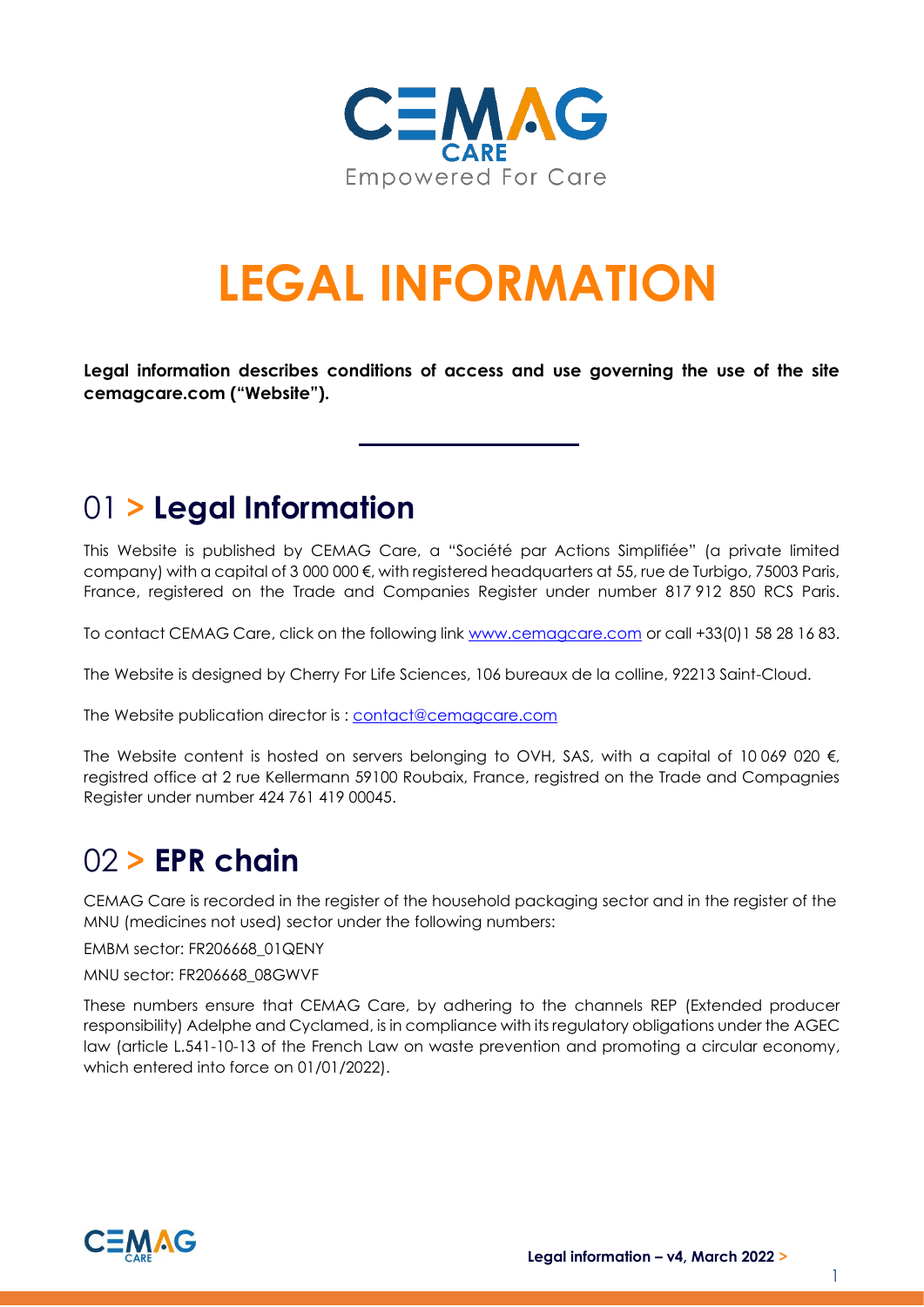## 03 **> Use of this Website**

This Website is controlled and operated by CEMAG Care, whose headquarters are located at 55, rue de Turbigo, 75003 Paris, France (phone: + 33 (0) 1 58 28 16 83).

Access to and use of this Website are subject to this legal information and all applicable laws and regulations. By accessing and using this Website, you accept, without limitation or qualification, this legal information.

CEMAG Care reserves the right to change this legal information from time to time without notice, as it deems necessary; you are therefore advised to check them regularly.

Access to this Website is not restricted to health professionals. This Website is intended for a global audience.

This Website is not intended to be used as a source of medical advice or opinion, or to promote drugs and medical devices. Under no circumstances should anything provided on this Website be used to establish a medical diagnosis, which can only be achieved by consulting a qualified doctor.

#### 04 **> Content and Liability**

This Website was created to provide all audiences worldwide with general information about CEMAG Care and its products and services. It has been developed in accordance with the principles of European regulations.

CEMAG Care and any party involved in creating, producing or delivering this Website hereby expressly exclude. CEMAG Care accepts no liability for any loss or damage caused by a denial of distribution service, attack, viruses or other technologically harmful material that may infect your computer equipment, computer programs, data or other proprietary material due to your use of the audio, video, data or text on the Website or any other aspect of the Website.

All the products may not be available in all countries or could be approved with different indications or restrictions. Trademarks could vary from a country to another. The products referred to on this site may be subject to different regulatory requirements, depending on the country of use. Pictures of products are examples of available packaging and can be updated at any time.

# 05 **> Privacy Policy**

CEMAG Care respects the privacy of its Website users, and users should refer to the **Privacy Policy** for information related to the collection and use of your personal information.

## 06 **> User agreement**

By using the Website, users agree to:

Abstain from using the Website illegally, for any illegal purpose or in a manner incompatible with this legal information ;

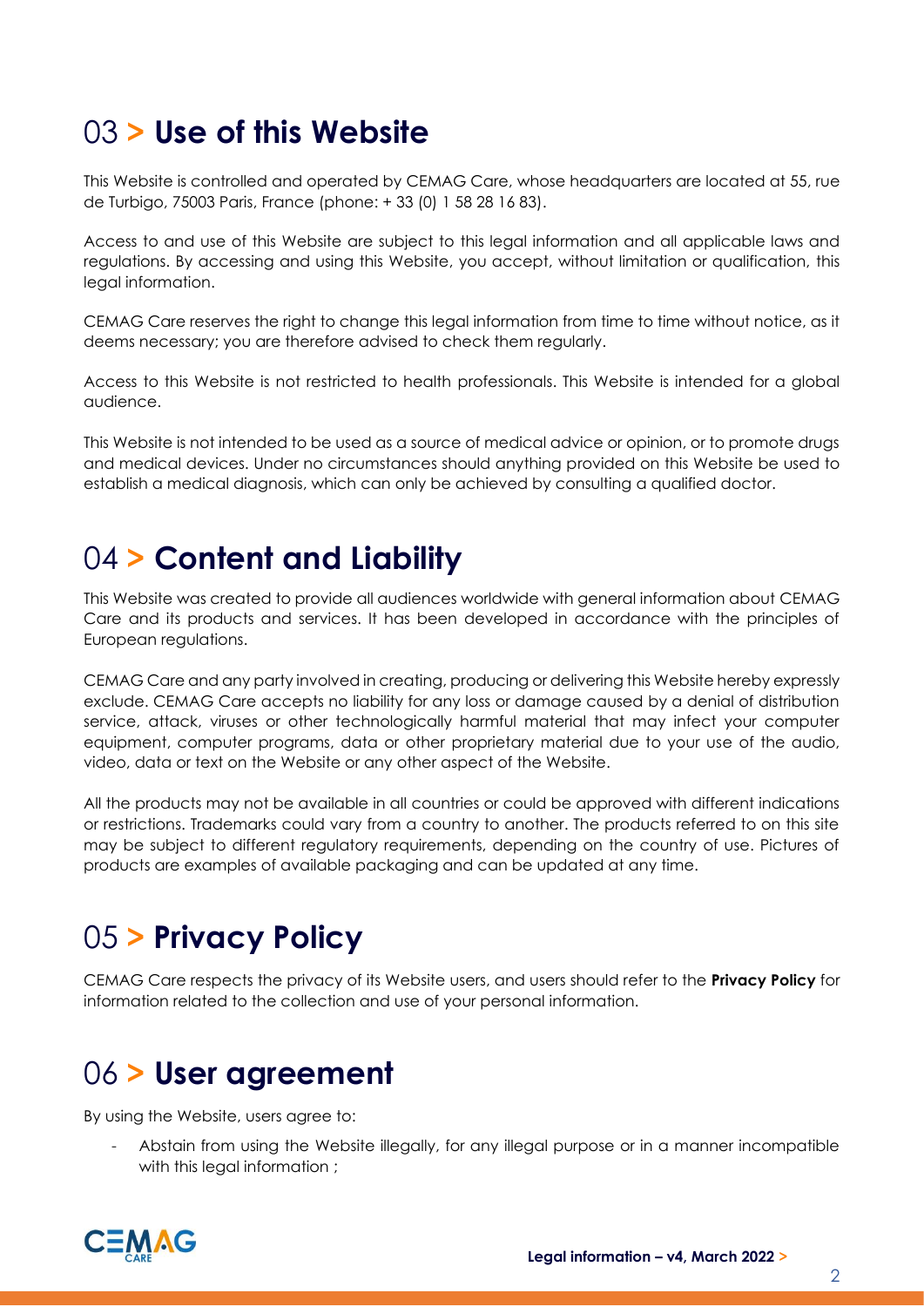- not to use the Website for the publication of abusive, defamatory, harassing, defamatory, obscene, pornographic or threatening remarks, and/or infringing on the privacy of others ;
- not to sell, copy, reproduce, rent, lend, distribute, transfer or grant sub-licenses on all or part of the elements, information and content appearing on the Website and/ or allow any third party to use or have access to the Website for any purpose whatsoever or to decompile, reverse engineer, disassemble, modify, display in User-readable form, attempt to discover any source code or use any software that activates or includes any part of the Website ;
- respect other users ;
- not to collect or store personal data relating to other users, for any purpose;
- not to disseminate content which could constitute incitement to the commission of crimes or offenses; of provocation to discrimination, to racial hatred, and more generally which could be contrary to the laws and regulations in force, to these rules of use and to good morals and public order ;
- not to disseminate information of an ideological, religious, political or ethnic claim nature ;
- not to disseminate content likely to endanger minors, in particular the dissemination of messages of a violent or pornographic nature ;
- not to attempt to mislead other users by usurping the name or pseudo of other people;
- not to display, transmit by email or in any other way any element violating any patent, registered trademark, trade secret, intellectual property right or any other property right belonging to others ;
- not to post, transmit by email or in any other way any advertisement or any promotional material which is unsolicited or unauthorized (in particular engaging in "spam", or any other form of solicitation) ;
- not use the Website for abusive purposes by deliberately introducing viruses or any other malicious program and attempting to gain unauthorized access to the Website ;
- not to denigrate the Website and / or the Company and / or other Users on social networks or any other means of communication.

If, for any reason, CEMAG Care considers that users do not comply with this legal information, it may at any time, and at its sole discretion, remove their access to the Website and take all measures including any legal action against them.

## 07 **> Accuracy and lawfulness of information**

Each user agrees that all data, that he provides is adequate, accurate, up to date and complete. To do this, it undertakes to update them regularly.

The user acknowledges that CEMAG Care does not have the material means to verify the veracity of all the information on the Website. CEMAG Care cannot therefore be held liable in the event of identity theft, or the fact that the information mentioned is false or untrue.

CEMAG Care does not guarantee the timeliness, legality, integrity, or quality of the information transmitted by Users.

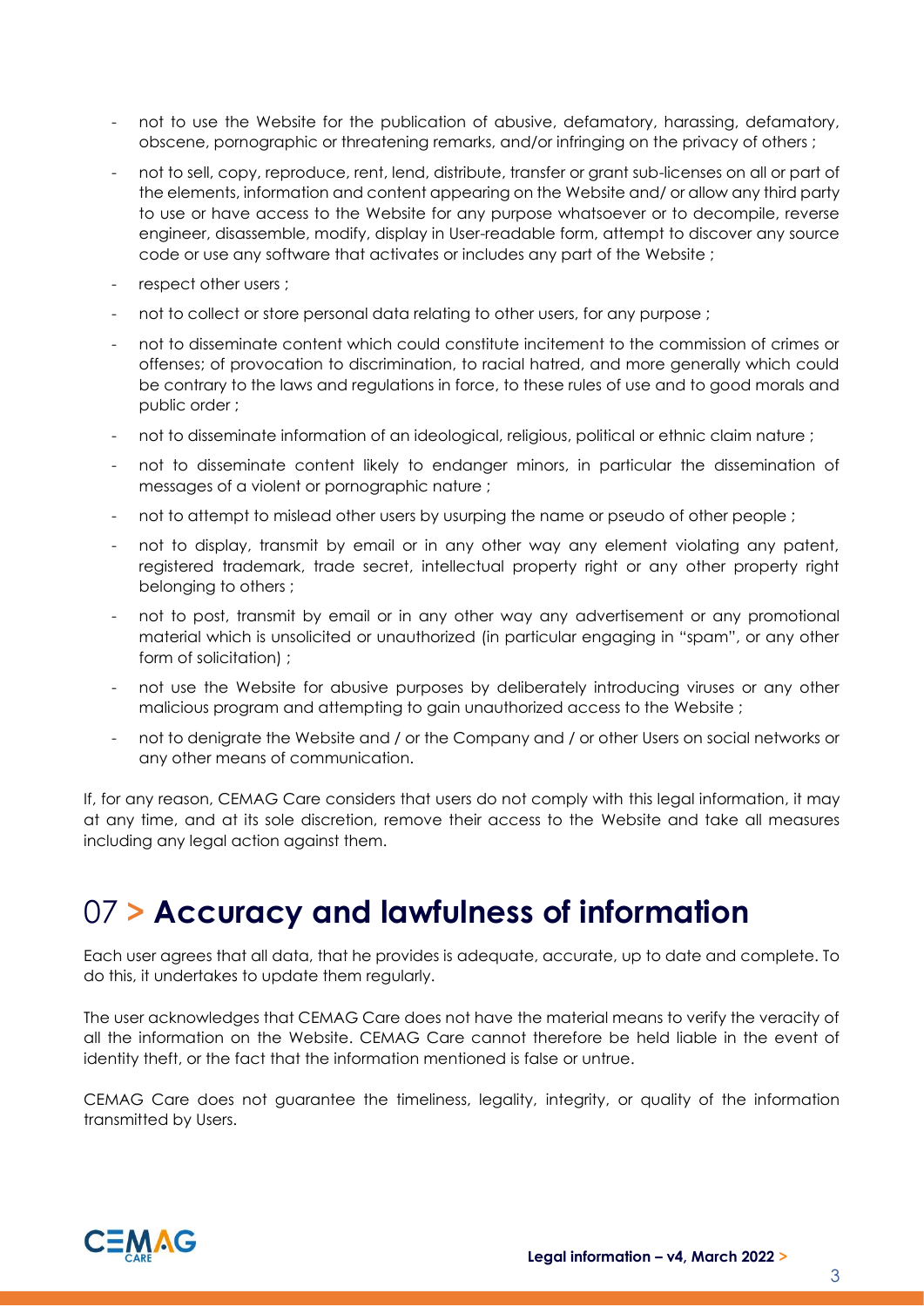## 08 **> Trademarks and Logos**

You may not use in any way any of the trademarks and logos used within this Website without CEMAG Care's authorization.

# 09 **> Copyright**

CEMAG Care is the owner or licensee of all copyright in the Website.

You may download and retain on your disk or in hard-copy form a single copy of material published on this Website only for your personal, non-commercial use, provided that you do not remove any copyright or other proprietary notices. You may not otherwise copy, distribute, display, download, modify, repost, transmit or use all or part of any material without CEMAG Care's prior written permission.

You may not mirror on another web server all or part of any material published by CEMAG Care on this Website, and you may not copy any of the graphics contained in any material published on this Website.

Nothing contained herein shall be construed as conferring by implication, estoppels or otherwise, any license or right under any patent or trademark of CEMAG Care, or any third party. Except as expressly provided above, nothing contained herein shall be construed as conferring any license or right to any copyright work of which CEMAG Care is the owner or licensee.

## 10 **> Third party sites and external links**

This Website may be used as a portal to other Websites. However, links or references to other Websites maintained by third parties over whom CEMAG Care has no control are provided merely as a convenience. Similarly, this Website may be accessed from third party links over which CEMAG Care has no control.

CEMAG Care makes no warranties or representations of any kind as to the accuracy, currency, or completeness of any information contained in such Websites and shall have no liability for any loss or damage of any kind that may arise from your use of such content or information.

Inclusion of any third party's link does not imply an endorsement or recommendation by CEMAG Care.

# 11 **> Reservation of Rights**

CEMAG Care reserves the right to alter or delete material from this Website at any time without notice.

## 12 **> Governing Laws**

French laws govern this legal information and their interpretation, and the French courts shall have exclusive jurisdiction to settle any dispute arising out of or in connection with this legal information.